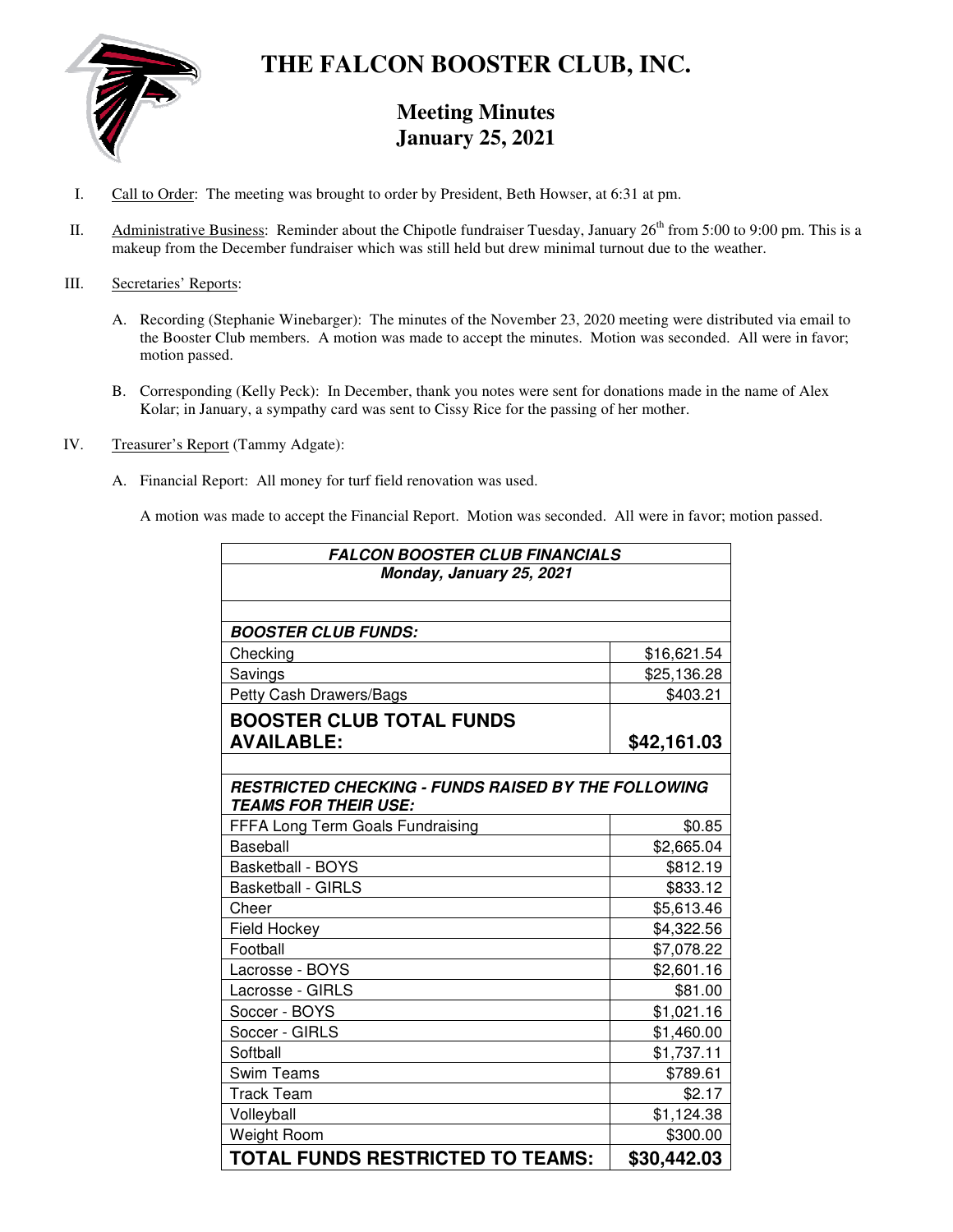# **ACCOUNTS FISCALLY MANAGED BY THE BOOSTER CLUB - THESE ARE NOT BOOSTER CLUB FUNDS:** Pat Georger Scholarship Trust  $\sim$  \$64,479.53

| <b>TOTAL ASSETS IN ALL ACCOUNTS</b> | \$137,928.85 |
|-------------------------------------|--------------|
|                                     |              |
| Roy A. Pool Jr. Scholarship Account | \$846.26     |
| Pat Georger Scholarship Trust       | \$64,479.53  |

#### V. Committee Reports

- A. Membership (Mary Kay Anderson): As of today, there are 52 members: 17 Board/Officers, 9 coaches/Activities Director/Assistant Activities Director, and 26 parents or community members.
- B. Concessions Contacted by Coach Jones to help with concessions at track meets. As of today, there have been two, one more is scheduled, and then there will be district and regional meets. "Fall" concessions to-be-determined. Current protocol allows for two spectators per athlete. One option is to move the concession stand closer to the entrance rather than in the opposite endzone. The Softball team has offered to help with concessions for Fall sports.
- VI. Director of Student Activities: Coach Ott not in attendance, updates from Mr. Kelican. Fall sports start February 4<sup>th</sup> with some overlap between winter and fall seasons.
	- A. Current Status/Regulations:
		- 1. Update on Hudl Tammy reported that everything with the Hudl account is squared away.
		- 2. Live Streaming of Events The camera has been installed, but they ran into a problem with the gym's plastic interior wall, so a piece of plywood was added to mount the camera. A second camera is being added to show the scoreboard. A camera was also installed at the football field. The programming has not been done yet to be up and running (hoping by the end of this week). In the interim, YouTube and FaceBook Live are being used to stream the games.
	- B. Coaches Reports Swim Team is very happy with the new coach. Softball starts open practices next week two days a week, doing some field maintenance right now.

### VII. Old Business:

- A. Grants and Fundraising
	- 1. Shoe Collection Caitlin Got Sneakers? Fundraiser. Details included in November meeting minutes. Coach Ott has the bags for collection; we just have to decide where to put them. The process is simple – fill the bags, add labels, and mail back. The Got Sneakers? website includes flyers we can hang to encourage donations. We earn up to \$3 per pair for new shoes; less for used.
	- 2. Fauquier Fitness Fair Another idea for a fundraiser. We could use the football field to keep the proper social distance and involve each team – they could facilitate games (e.g., football – punt, pass, and kick). Boosters can run concessions. Maybe do a group fitness class in the middle of the field. Divvy proceeds among teams based on funds brought in per team.
	- 3. Virtual 10K Raffle Team Virginia Mizuno will hold their event on February  $20<sup>th</sup>$  so we'll get feedback from them on how it went. If we want to proceed, we should start planning soon. Other ideas: Every 20 tickets pulled give away gift cards as an incentive for people to stay logged on. Try to do 50/50 also. Erika Lamper was in attendance and shared more about the Team Virginia Mizuno event. Beth's primary concern is having enough volunteers to make it work. Beth asked the group to think about it and she will schedule a call and will include Erika and Coach Ott to share their knowledge. If we have enough interest to commit, we will start planning in February.
- B. Winter Sports Recognition Ideas Beth asked for ideas, particularly something for the seniors. Mr. Kelican said the senior highlights from each sport are running on the screen in the lobby. Angie Cooney had a suggestion that maybe we do one event for all sports toward the end of the year. Something big, possibly outside.
- C. Promotion of Booster Club to Fall Sports February 4<sup>th</sup> practices start. Mr. Kelican/Coach Ott will send membership brochures to fall coaches to distribute to parents. Coaches can email the information to parents; donations can be made to each team through the Booster Club.
- D. Sprit Wear Angie provided an update. Sales have slowed down, but there will be another push with the new semester starting, possibly sell in person at events where there are spectators. There has been a request for Booster Club to come back with one or two shirts/sweatshirts that say "Fauquier Athletics."

### VIII. New Business:

- A. Scholarship Committee Tom will lead again. Tammy, Andrea, Kelly, and Caitlin also volunteered.
- B. Financial Requests None
- C. Other Business None